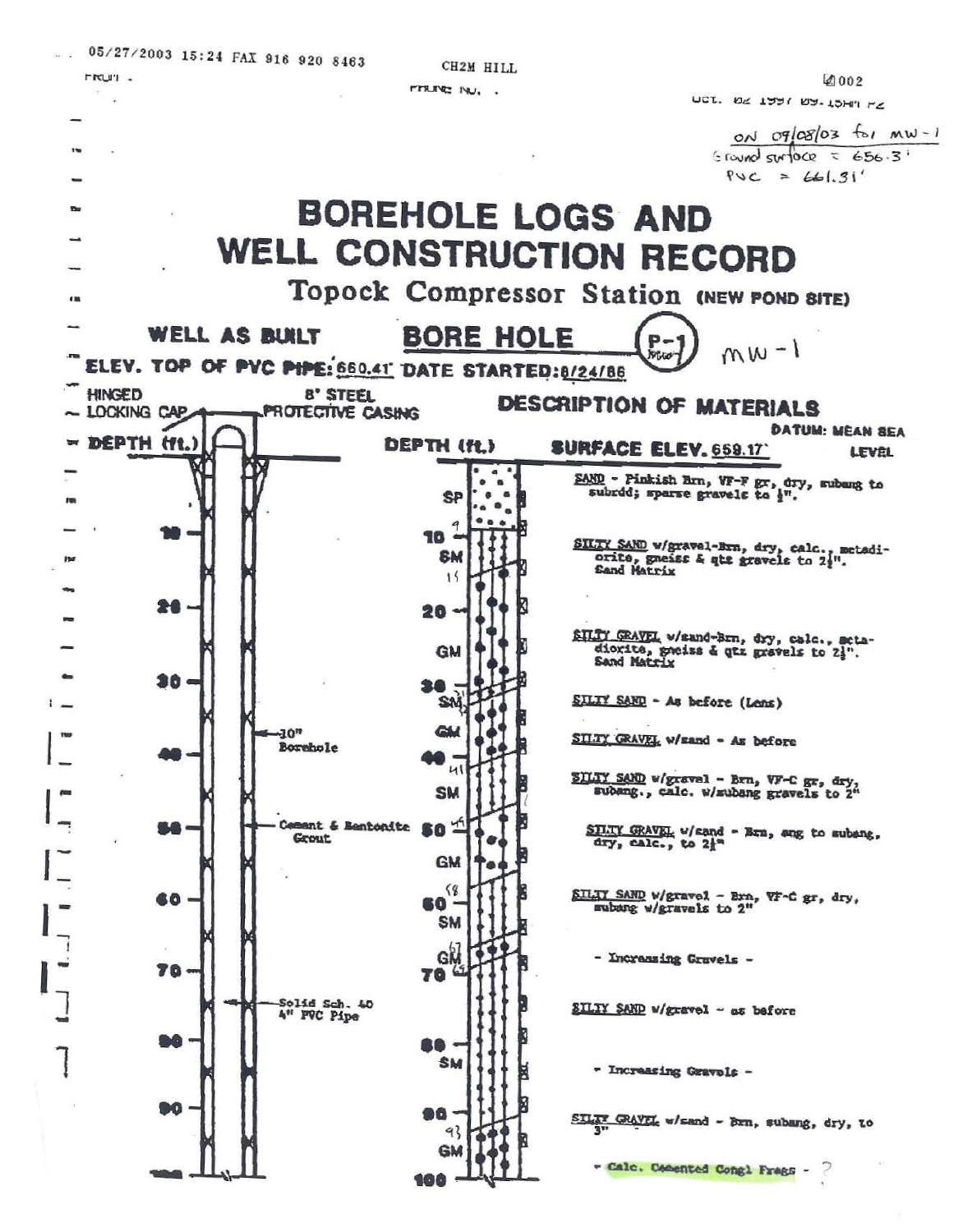**FRUM:**